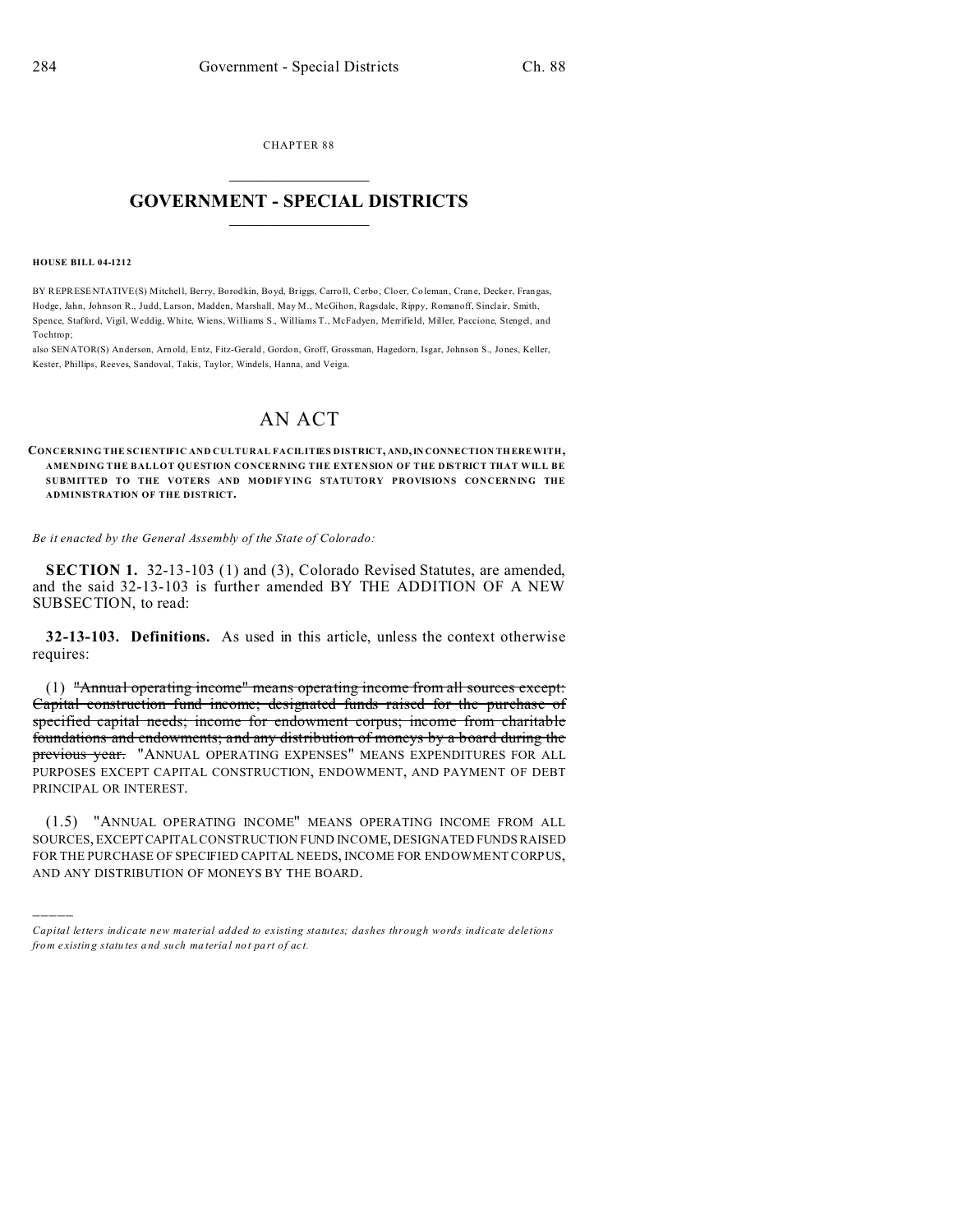(3) "County cultural council" means a council comprised of members appointed by the county commissioners of the county, the city council of the city and county of Denver, or the city council of the city and county of Broomfield who RESIDE WITHIN THE BOUNDARIES OF THE DISTRICT AND proportionately represent the population of the incorporated and unincorporated portions of the county.

**SECTION 2.** 32-13-104, Colorado Revised Statutes, is amended to read:

**32-13-104. Creation of district - area of district.** (1) There is hereby created a district to be known and designated as the "Denver Metropolitan Scientific and Cultural Facilities District". The area comprising the district shall consist of the following: ALL OF THE AREA WITHIN THE BOUNDARIES OF THE COUNTIES OF ADAMS, ARAPAHOE, BOULDER, AND JEFFERSON, ALL OF THE AREA WITHIN THE BOUNDARIES OF THE CITY AND COUNTY OF BROOMFIELD AND THE CITY AND COUNTY OF DENVER, AND ALL OF THE AREA WITHIN THE COUNTY OF DOUGLAS; EXCEPT THAT THE AREA WITHIN THE BOUNDARIES OF THE TOWN OF CASTLE ROCK AND THE AREA WITHIN THE BOUNDARIES OF THE TOWN OF LARKSPUR IN THE COUNTY OF DOUGLAS SHALL NOT BE INCLUDED IN THE DISTRICT.

(a) That area comprising the regional transportation district, as specified in section 32-9-106; and

(b) That area comprising the regional transportation district as specified in sections 32-9-106.3, 32-9-106.4, and 32-9-106.6 unless rejected by the eligible electors as provided in said sections. Except as otherwise provided by law, the area shall not include areas included in the regional transportation district pursuant to section  $32-9-106.7$ .

**SECTION 3.** The introductory portions to 32-13-104.5 (1) and (1) (a) and 32-13-104.5 (1) (a) (I) and (1) (b) (I), Colorado Revised Statutes, are amended to read:

**32-13-104.5. Additional district area - Douglas county.** (1) In addition to the areas described in section 32-13-104, the ALL OR ANY PORTION OF THE area  $\sigma f$ WITHIN THE BOUNDARIES OF Douglas county that is not included in the Denver metropolitan scientific and cultural facilities district BUT IS CONTIGUOUS WITH THE DISTRICT may be included in the district if the following requirements are met:

(a) A proposal to include the area PROPOSED TO BE INCLUDED IN THE DISTRICT is initiated by any of the following methods:

(I) A petition requesting an election for the purpose of including the area PROPOSED TO BE INCLUDED in the district is signed by at least five percent of the eligible electors of the unincorporated portion of such area and of each portion of such area that is within a municipality; or

(b) An election is held and conducted in accordance with articles 1 to 13 of title 1, C.R.S., and the following requirements:

(I) The election is held at the general election in  $1998, 2000,$  or  $2002$ , or at the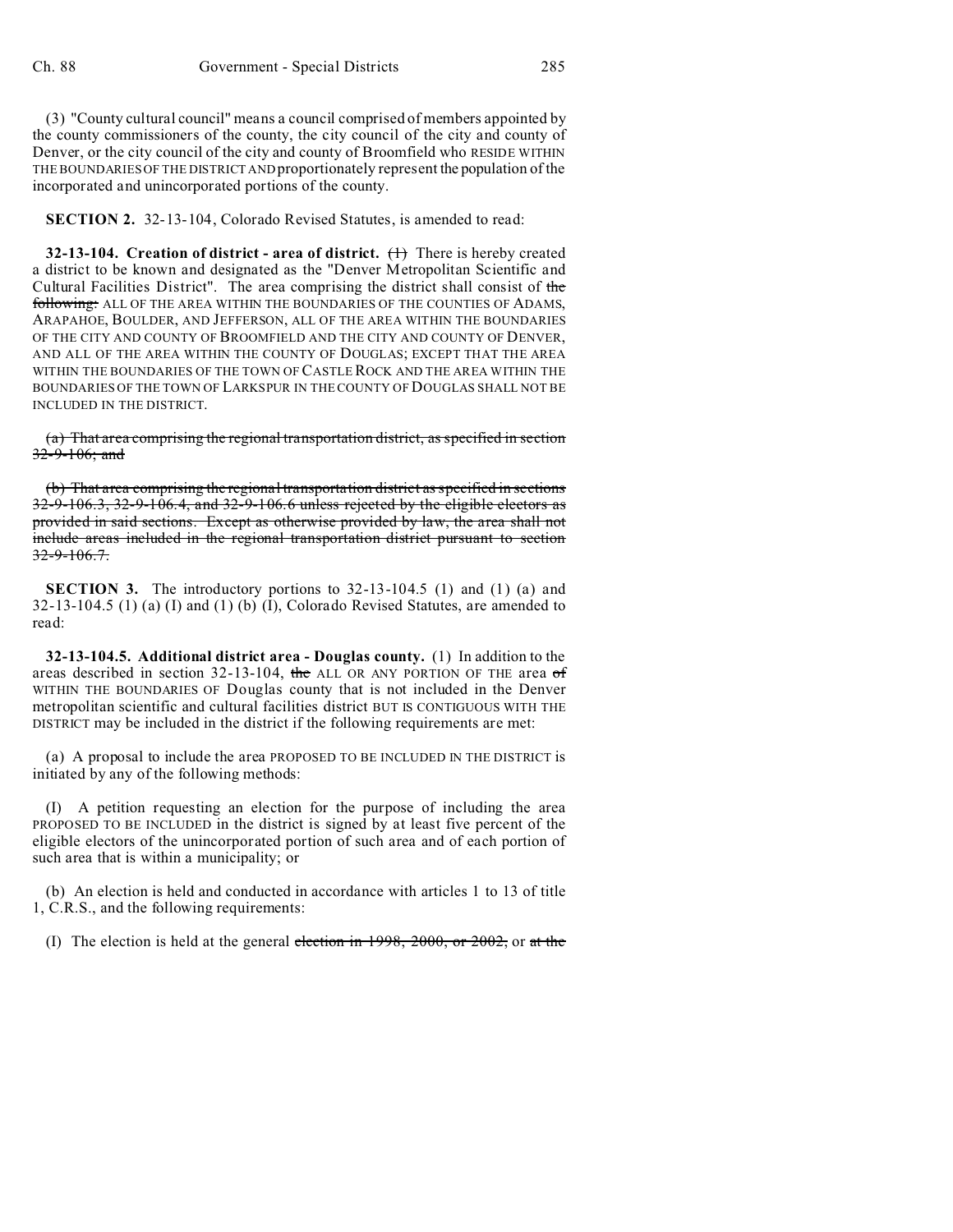odd-year election in 1999 or 2001 PRIOR TO 2017, as determined by intergovernmental agreement of the governing bodies of all municipalities thatinclude portions of the area proposed to be included in the district and the board of county commissioners of Douglas county;

**SECTION 4.** 32-13-105 (5) (a), (5) (b) (I), (5) (d) (I), (5) (d) (IV), (5) (e), (7) (a), and (7) (c), Colorado Revised Statutes, are amended, and the said 32-13-105 (5) is further amended BY THE ADDITION OF A NEW PARAGRAPH, to read:

**32-13-105. Authorizing elections.** (5) (a) For purposes of complying with the provisions of section 20 (4) of article X of the state constitution and upon proper submittal of a valid initiative petition to or upon the adoption of a resolution by the board of the district created in section 32-13-104, the district may submit to the registered electors within the geographical boundaries of the district, at a general election or an election held on the first Tuesday in November of an odd-numbered year, the question of whether the district shall be authorized to continue the levy and collection of the sales and use taxes AGGREGATE ONE-TENTH OF ONE PERCENT SALES AND USE TAX AS specified in paragraph (a) of subsection (4) of this section, AS MODIFIED PURSUANT TO SUBPARAGRAPHS (I), (II), AND (III) OF THIS PARAGRAPH (a), for a period of time not to exceed ten TWELVE years from the date upon which the authority of the district to levy and collect the sales and use taxes is scheduled to expire, AS FOLLOWS:

(I) A UNIFORM SALES AND USE TAX THROUGHOUT SAID GEOGRAPHICAL AREA AT A RATE OF SIX HUNDRED FIFTY-FIVE TEN-THOUSANDTHS OF ONE PERCENT FOR TOTAL ANNUAL REVENUES COLLECTEDBY THE DISTRICT UP TO AND INCLUDING THIRTY-EIGHT MILLION DOLLARS AND AT A RATE OF SIXTY-FOUR ONE-THOUSANDTHS OF ONE PERCENT AFTER TOTAL ANNUAL REVENUES COLLECTED BY THE DISTRICT EXCEED THIRTY-EIGHT MILLION DOLLARS, UPON EVERY TRANSACTION OR OTHER INCIDENT WITH RESPECT TO WHICH A SALES AND USE TAX IS LEVIED BY THE STATE, PURSUANT TO THE PROVISIONS OF ARTICLE 26 OF TITLE 39, C.R.S.; EXCEPT THAT SUCH SALES AND USE TAX SHALL BE LEVIED ON PURCHASES OF MACHINERY OR MACHINE TOOLS THAT ARE OTHERWISE EXEMPT PURSUANT TO SECTION 39-26-114 (11),C.R.S., TO THE EXTENT SUCH PURCHASES ARE SUBJECT TO A SALES AND USE TAX LEVIED BY THE REGIONAL TRANSPORTATION DISTRICT PURSUANT TO SECTION 29-2-105 (1) (d), C.R.S., TO BE DISTRIBUTED TO THE DENVER MUSEUM OF NATURE AND SCIENCE, THE DENVER ZOOLOGICAL GARDENS, THE DENVER ARTMUSEUM, THE DENVER BOTANICAL GARDENS, AND THE DENVER CENTER FOR THE PERFORMING ARTS PURSUANT TO THE PROVISIONS OF SECTION 32-13-107 (3) (a);

(II) A UNIFORM SALES AND USE TAX THROUGHOUT SAID GEOGRAPHICAL AREA AT A RATE OF TWENTY-ONE ONE-THOUSANDTHS OF ONE PERCENT FOR TOTAL ANNUAL REVENUES COLLECTED BY THEDISTRICT UP TO AND INCLUDING THIRTY-EIGHT MILLION DOLLARS AND AT A RATE OF TWENTY-TWO ONE-THOUSANDTHS OF ONE PERCENT AFTER TOTAL ANNUALREVENUES COLLECTED BY THE DISTRICT EXCEED THIRTY-EIGHT MILLION DOLLARS, UPON EVERY TRANSACTION OR OTHER INCIDENT WITH RESPECT TO WHICH A SALES AND USE TAX IS LEVIED BY THE STATE, PURSUANT TO THE PROVISIONS OF ARTICLE 26 OF TITLE 39,C.R.S.; EXCEPT THAT SUCH SALES AND USE TAX SHALL BE LEVIED ON PURCHASES OF MACHINERY OR MACHINE TOOLS THAT ARE OTHERWISE EXEMPT PURSUANT TO SECTION 39-26-114 (11), C.R.S., TO THE EXTENT SUCH PURCHASES ARE SUBJECT TO A SALES AND USE TAX LEVIED BY THE REGIONAL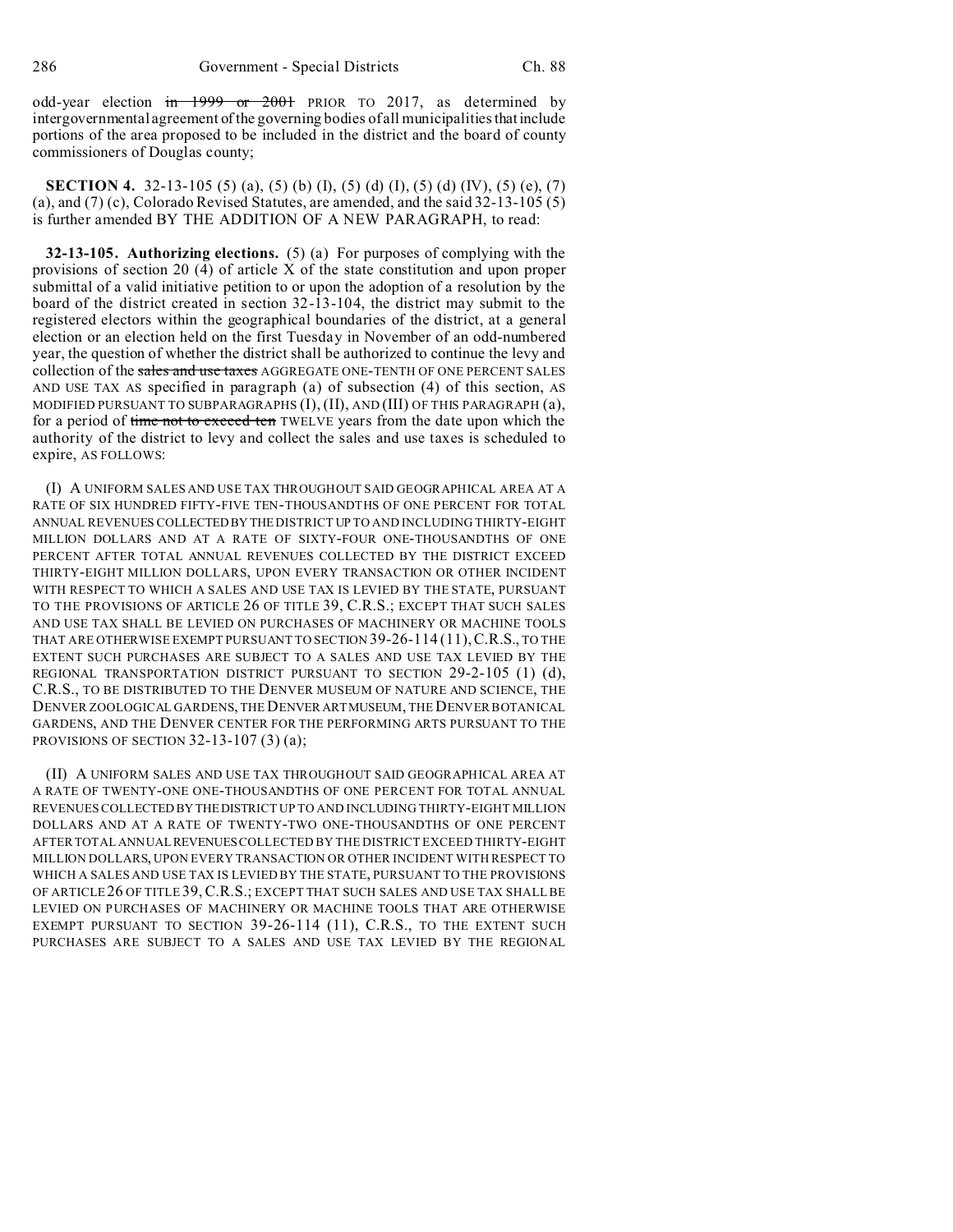TRANSPORTATION DISTRICT PURSUANT TO SECTION 29-2-105 (1) (d), C.R.S., TO BE DISTRIBUTED TO SCIENTIFIC AND CULTURAL FACILITIES PURSUANT TO THE PROVISIONS OF SECTION 32-13-107 (3) (b);

(III) A UNIFORM SALES AND USE TAX THROUGHOUT SAID GEOGRAPHICAL AREA AT A RATE OF ONE HUNDRED THIRTY-FIVE TEN-THOUSANDTHS OF ONE PERCENT FOR TOTAL ANNUAL REVENUES COLLECTED BY THE DISTRICT UP TO AND INCLUDING THIRTY-EIGHT MILLION DOLLARS AND AT A RATE OF FOURTEEN ONE-THOUSANDTHS OF ONE PERCENT AFTER TOTAL ANNUAL REVENUES COLLECTED BY THE DISTRICT EXCEED THIRTY-EIGHT MILLION DOLLARS, UPON EVERY TRANSACTION OR OTHER INCIDENT WITH RESPECT TO WHICH A SALES AND USE TAX IS LEVIED BY THE STATE, PURSUANT TO THE PROVISIONS OF ARTICLE 26 OF TITLE 39, C.R.S.; EXCEPT THAT SUCH SALES AND USE TAX SHALL BE LEVIED ON PURCHASES OF MACHINERY OR MACHINE TOOLS THAT ARE OTHERWISE EXEMPT PURSUANT TO SECTION 39-26-114 (11),C.R.S., TO THE EXTENT SUCH PURCHASES ARE SUBJECT TO A SALES AND USE TAX LEVIED BY THE REGIONAL TRANSPORTATION DISTRICT PURSUANT TO SECTION  $29-2-105$  (1) (d), C.R.S., TO BE DISTRIBUTED TO SCIENTIFIC AND CULTURAL FACILITIES PURSUANT TO THE PROVISIONS OF SECTION 32-13-107 (3) (c).

(b) Such resolution or the summary for such petition shall include, but shall not be limited to, the following statements:

(I) That the district would continue to levy and collect the sales and use taxes AGGREGATE ONE-TENTH OF ONE PERCENT SALES AND USE TAX specified in paragraph (a) of subsection (4) of this section, AS MODIFIED PURSUANT TO SUBPARAGRAPHS (I), (II), AND (III) OF PARAGRAPH (a) OF THIS SUBSECTION  $(5)$ , for a period of time not to exceed ten TWELVE years from the date upon which the authority of the district to levy and collect the sales and use taxes is scheduled to expire; and

(d) (I) Except as otherwise provided in subparagraph (III) of this paragraph (d), at the election, the question appearing on the ballot shall be as follows:

"SHALL THERE BE AN EXTENSION UNTIL (MONTH, DAY, AND YEAR) JUNE30, 2018, OF THE AGGREGATE 0.1 PERCENT SALES AND USE TAXES CURRENTLY LEVIED AND COLLECTED BY THE DENVER METROPOLITAN SCIENTIFIC AND CULTURAL FACILITIES DISTRICT WHICH THAT ARE SCHEDULED TO EXPIRE ON (MONTH, DAY, AND YEAR) AND WHICH PROVIDE A MAXIMUM AMOUNT OF (DOLLAR AMOUNT OF DISTRICT'S FISCAL YEAR SPENDING LIMIT FOR CURRENT FISCAL YEAR) IN (CURRENT FISCAL YEAR) AND A MAXIMUM AMOUNT OF (DOLLAR AMOUNT OF DISTRICT'S FISCAL SPENDING LIMIT FOR CURRENT FISCAL YEAR) AS ADJUSTED FOR INFLATION AND LOCAL GROWTH FOR EACH FISCAL YEAR AFTER THE CURRENT FISCAL YEAR JUNE 30, 2006, FOR ASSISTING SCIENTIFIC AND CULTURAL FACILITIES WITHIN THE DISTRICT WHILE AUTHORIZING THE DISTRICT TO CONTINUE TO COLLECT, RETAIN, AND SPEND ALL REVENUE GENERATED BY SUCH TAX IN EXCESS OF THE LIMITATION PROVIDED IN ARTICLE X OF SECTION 20 OF THE COLORADO CONSTITUTION AND WHILE MODIFYING THE RATES OF THE THREE INDIVIDUAL SALES AND USE TAXES COLLECTED BY THE DISTRICT AS FOLLOWS: INCREASING THE .059 PERCENT SALES AND USE TAX TO .0655 PERCENT; DECREASING THE .028 PERCENT SALES AND USE TAX TO .021 PERCENT; AND INCREASING THE .013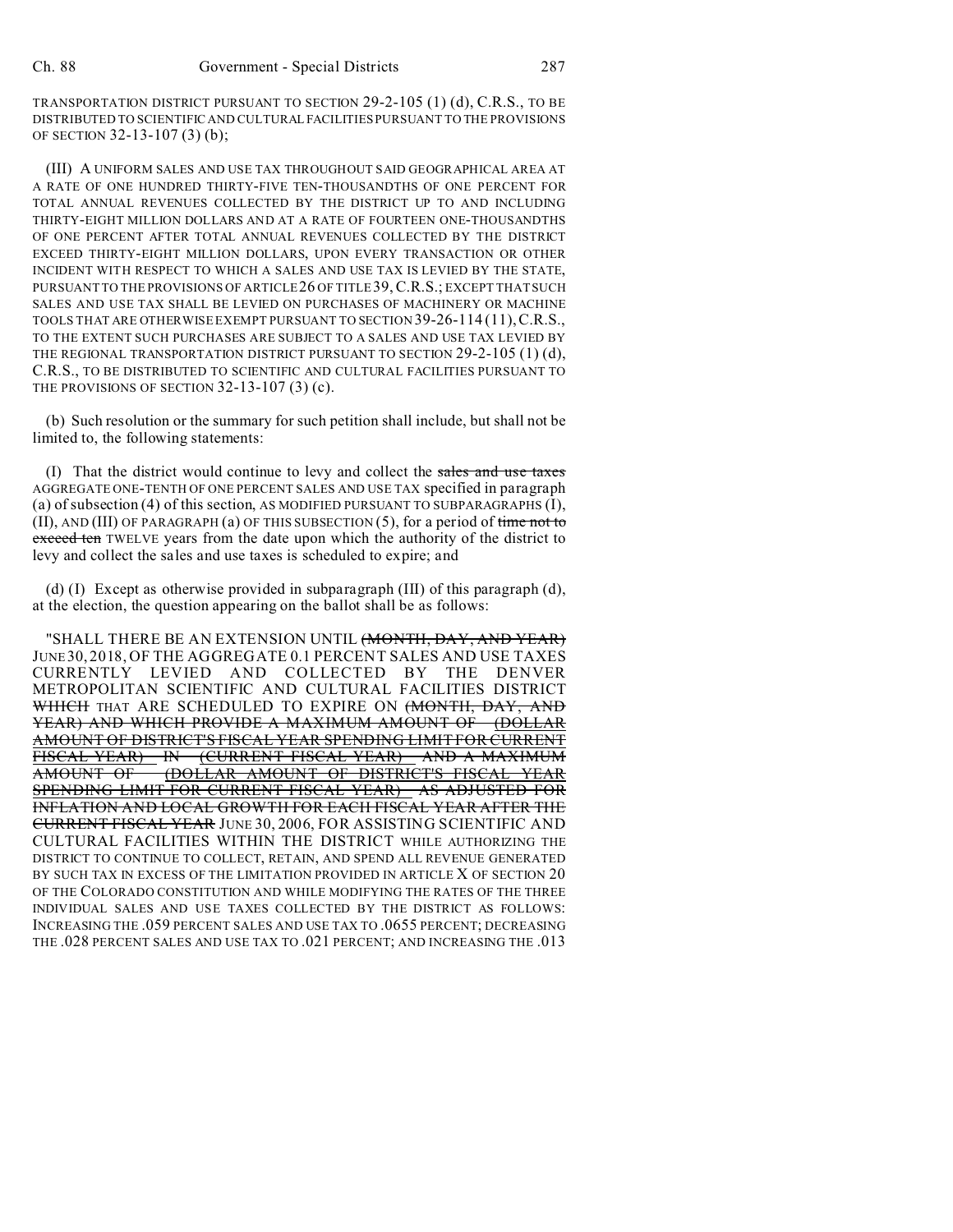PERCENT SALES AND USE TAX TO .0135 PERCENT; EXCEPT THAT, FOR TOTAL ANNUAL REVENUES COLLECTED BY THE DISTRICT THAT EXCEED THIRTY-EIGHT MILLION DOLLARS, INCREASING THE .059 PERCENT SALES AND USE TAX TO .064 PERCENT; DECREASING THE .028 PERCENT SALES AND USE TAX TO .022 PERCENT; AND INCREASING THE .013 PERCENT SALES AND USE TAX TO .014 PERCENT?"

(IV) If at any election a majority of the registered electors within the geographical boundaries of the district voting on the question vote affirmatively on the question authorizing the district to continue the levy and collection of the sales and use taxes specified in paragraph (a) of subsection (4) of this section, AS MODIFIED PURSUANT TO SUBPARAGRAPHS (I), (II), AND (III) OF PARAGRAPH (a) OF THIS SUBSECTION (5), until the date specified in the question, then such sales and use taxes shall continue to be levied, collected, and distributed as provided for in this article until said date.

(e) The provisions of this subsection  $(5)$  shall be applicable only if prior voter approval has been obtained to levy and collect the sales and use taxes specified in paragraph (a) of subsection (4) of this section.

(f) ALL OF THE ELECTORS WITHIN THE AREA OF THE BOUNDARIES OF THE COUNTIES OF ADAMS, ARAPAHOE, BOULDER, AND JEFFERSON, ALL OF THE ELECTORS WITHIN THE BOUNDARIES OF THE CITY AND COUNTY OF BROOMFIELD AND THE CITY AND COUNTY OF DENVER, AND ALL OF THE ELECTORS WITHIN DOUGLAS COUNTY EXCLUDING THE ELECTORS WITHIN THE BOUNDARIES OF THE TOWN OF CASTLEROCK OR THE TOWN OF LARKSPUR, SHALL BE ELIGIBLE ELECTORS FOR THE PURPOSE OF THE ELECTION TO BE HELD PURSUANT TO THIS SUBSECTION (5).

(7) (a) The provisions of article 40 of title 1, C.R.S., regarding the following subject matter shall apply to petitions which THAT may be submitted pursuant to subsection (4), (5),  $\sigma \vec{r}$  (6) OR (10) of this section: Form requirements and approval; circulation of petitions; elector information and signatures on petitions; affidavits and requirements of circulators of petitions; and verification of signatures, including but not limited to cure of an insufficiency of signatures and protests regarding sufficiency statements and procedures for hearings or further appeals regarding such protests. The provisions of article 40 of title 1, C.R.S., regarding review and comment, the setting of a ballot title, including but not limited to the duties of the title board, rehearings, and appeals, and the number of signatures required shall not apply to petitions which THAT may be submitted pursuant to subsection (4), (5),  $\sigma r$  (6) OR (10) of this section.

(c) Notice of any question to be submitted to the registered electors within the geographical boundaries of the district upon the adoption of a resolution by the board of the district pursuant to subsection (4), (5),  $\sigma r$  (6) OR (10) of this section and at which election such question shall be submitted shall be filed in the office of the secretary of state prior to fifty-five days before such election.

**SECTION 5.** 32-13-105, Colorado Revised Statutes, is amended BY THE ADDITION OF A NEW SUBSECTION to read:

**32-13-105. Authorizing elections.** (10) (a) FOR PURPOSES OF COMPLYING WITH THE PROVISIONS OF SECTION 20 (4) OF ARTICLE X OF THE STATE CONSTITUTION AND UPON PROPER SUBMITTAL OF A VALID INITIATIVE PETITION TO OR UPON THE ADOPTION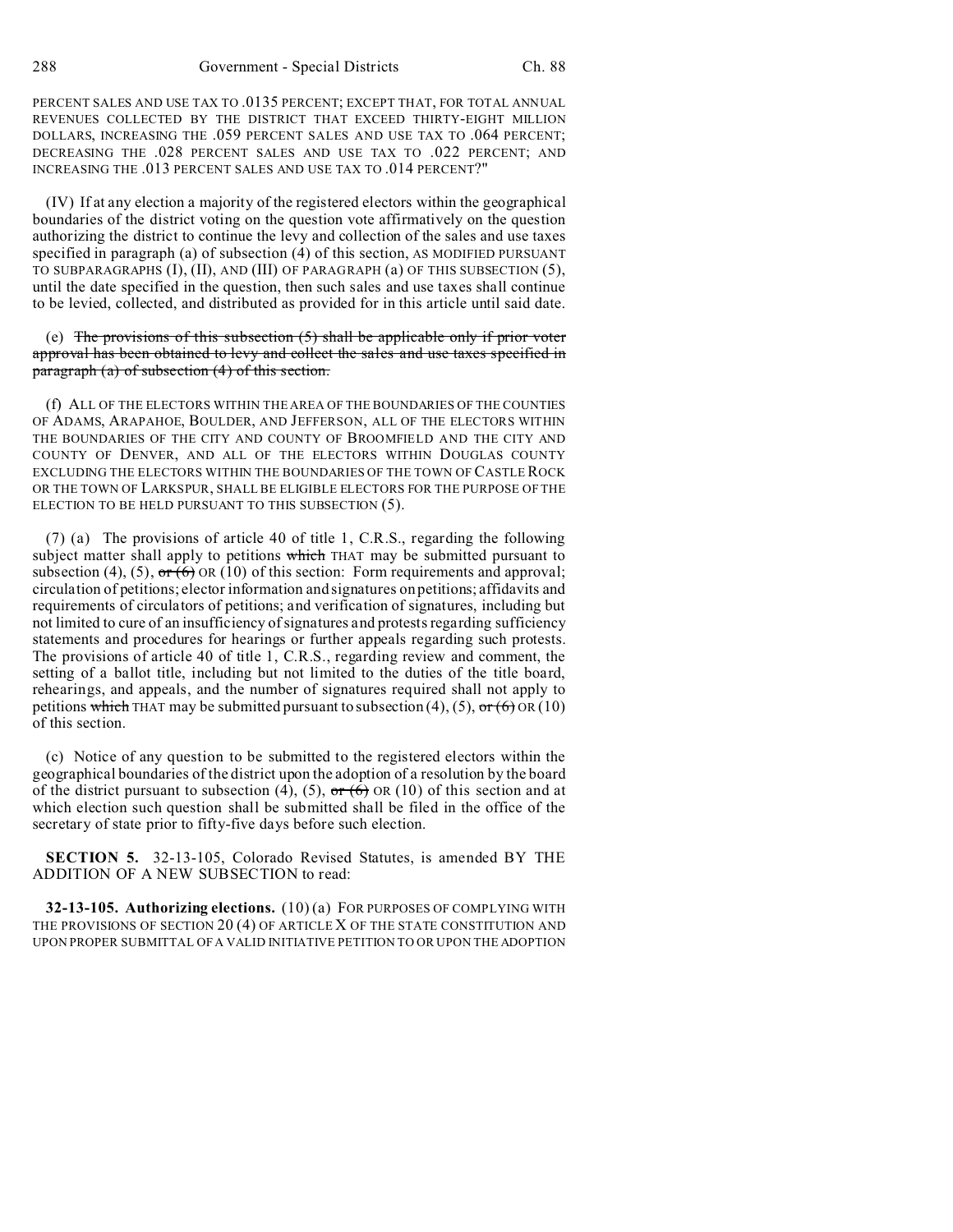OF A RESOLUTION BY THE BOARD, THE DISTRICT MAY SUBMIT TO THE REGISTERED ELECTORS WITHIN THE GEOGRAPHICAL BOUNDARIES OF THE DISTRICT, AT A GENERAL ELECTION OR AN ELECTION HELD ON THE FIRST TUESDAY IN NOVEMBER OF AN ODD-NUMBERED YEAR, THE QUESTION OF WHETHER THE DISTRICT SHALL BE AUTHORIZED TO CONTINUE THE LEVY AND COLLECTION OF THE AGGREGATE ONE-TENTH OF ONE PERCENT SALES AND USE TAX AS SPECIFIED IN PARAGRAPH (a) OF SUBSECTION (5) OF THIS SECTION FOR A PERIOD NOT TO EXCEED TWELVE YEARS FROM THE DATE UPON WHICH THE AUTHORITY OF THE DISTRICT TO LEVY AND COLLECT THE SALES AND USE TAXES IS SCHEDULED TO EXPIRE.

(b) A RESOLUTION OR THE SUMMARY FOR A PETITION PURSUANT TO PARAGRAPH (a) OF THIS SUBSECTION (10) SHALL INCLUDE, BUT SHALL NOT BE LIMITED TO, THE FOLLOWING STATEMENTS:

(I) THAT THE DISTRICT WOULD CONTINUE TO LEVY AND COLLECT THE AGGREGATE ONE-TENTH OF ONE PERCENT SALES AND USE TAX AS SPECIFIED IN PARAGRAPH (a) OF SUBSECTION (5) OF THIS SECTION FOR A PERIOD NOT TO EXCEED TWELVE YEARS FROM THE DATE UPON WHICH THE AUTHORITY OF THE DISTRICT TO LEVY AND COLLECT THE SALES AND USE TAXES IS SCHEDULED TO EXPIRE; AND

(II) THE MONTH, DAY, AND YEAR ON WHICH THE AUTHORITY OF THE DISTRICT TO LEVY AND COLLECT THE SALES AND USE TAXES SHALL EXPIRE.

(c) THE DISTRICT MAY SUBMIT THE QUESTION SET FORTH IN PARAGRAPH (a) OF THIS SUBSECTION (10) TO THE REGISTERED ELECTORS OF THE DISTRICT:

(I) AFTER BEING PRESENTED WITH A PETITION REQUESTING THE SUBMITTAL OF THE QUESTION THAT IS SIGNED BY REGISTERED ELECTORS WITHIN THE GEOGRAPHICAL BOUNDARIES OF THE DISTRICT IN AN AMOUNT EQUAL TO AT LEAST FIVE PERCENT OF THE TOTAL NUMBER OF VOTES CAST WITHIN THE GEOGRAPHICAL BOUNDARIES OF THE DISTRICT FOR ALL CANDIDATES FOR THE OFFICE OF SECRETARY OF STATE AT THE PREVIOUS GENERAL ELECTION AND AFTER VERIFICATION OF THE SIGNATURES ON THE PETITION BY THE SECRETARY IN ACCORDANCE WITH SUBSECTION (7) OF THIS SECTION; OR

(II) AFTER THE ADOPTION OF A RESOLUTION BY THE BOARD.

(d) (I) EXCEPT AS OTHERWISE PROVIDED IN SUBPARAGRAPH (III) OF THIS PARAGRAPH (d), AT THE ELECTION, THE QUESTION APPEARING ON THE BALLOT SHALL BE AS FOLLOWS:

"SHALL THERE BE AN EXTENSION UNTIL (MONTH, DAY, AND YEAR) OF THE AGGREGATE 0.1 PERCENT SALES AND USE TAXES CURRENTLY LEVIED AND COLLECTED BY THE DENVER METROPOLITAN SCIENTIFIC AND CULTURAL FACILITIES DISTRICT THAT ARE SCHEDULED TO EXPIRE ON (MONTH, DAY, AND YEAR) FOR ASSISTING SCIENTIFIC AND CULTURAL FACILITIES WITHIN THE DISTRICT, WHILE AUTHORIZING THE DISTRICT TO CONTINUE TO COLLECT, RETAIN, AND SPEND ALL REVENUE GENERATED BY SUCH TAX IN EXCESS OF THE LIMITATION PROVIDED IN ARTICLE X OF SECTION 20 OF THE COLORADO CONSTITUTION?"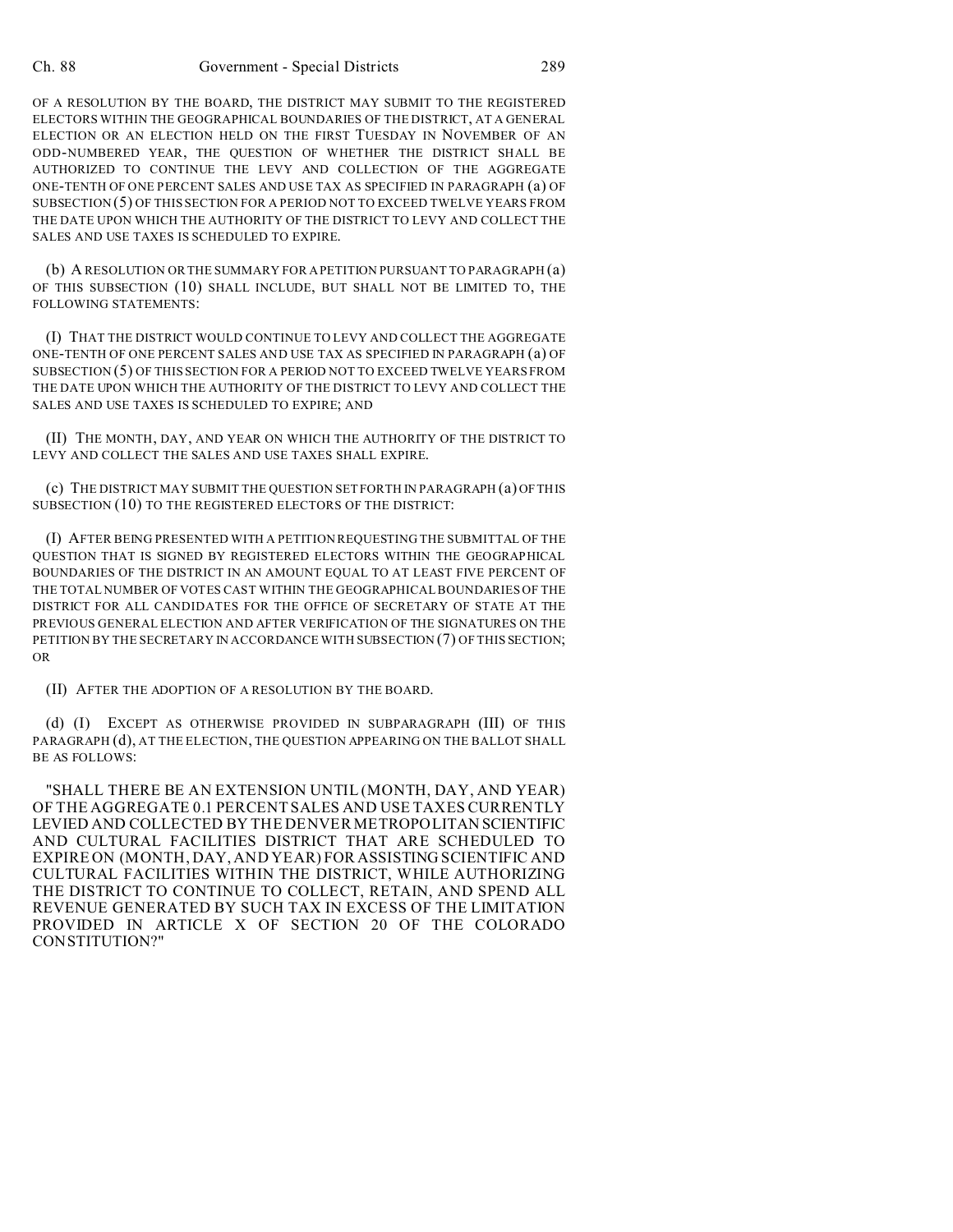(II) EXCEPT AS OTHERWISE PROVIDED IN SUBPARAGRAPH (III) OF THIS PARAGRAPH (d), THE BALLOT TITLE SHALL BE A STATEMENT OF THE LANGUAGE INCLUDED IN THE QUESTION SET FORTH IN SUBPARAGRAPH (I) OF THIS PARAGRAPH (d); EXCEPT THAT THE WORDS "SHALL THERE BE" SHALL NOT BE INCLUDED IN THE STATEMENT, AND THE STATEMENT SHALL END WITH A PERIOD INSTEAD OF A QUESTION MARK.

(III) THE BALLOT QUESTION SPECIFIED IN SUBPARAGRAPH (I) OF THIS PARAGRAPH (d) AND THE BALLOT TITLE SPECIFIED IN SUBPARAGRAPH (II) OF THIS PARAGRAPH (d) MAY BE MODIFIED BY THE PROPONENTS OF AN INITIATIVE PETITION OR THE BOARD, AS APPLICABLE, ONLY TO THE EXTENT NECESSARY TO CONFORM TO THE REQUIREMENTS OF ANY FINAL DECISION OF A DISTRICT OR APPELLATE COURT REGARDING THE LEGAL REQUIREMENTS FOR BALLOT QUESTIONS AND TITLES.

(IV) IF AT ANY ELECTION A MAJORITY OF THE REGISTERED ELECTORS WITHIN THE GEOGRAPHICAL BOUNDARIES OF THE DISTRICT VOTING ON THE QUESTION VOTE AFFIRMATIVELY ON THE QUESTION AUTHORIZING THE DISTRICT TO CONTINUE THE LEVY AND COLLECTION OF THE SALES AND USE TAXES SPECIFIED IN PARAGRAPH (a) OF SUBSECTION (5) OF THIS SECTION UNTIL THE DATE SPECIFIED IN THE QUESTION, THEN SUCH SALES AND USE TAXES SHALL CONTINUE TO BE LEVIED, COLLECTED, AND DISTRIBUTED AS PROVIDED FOR IN THIS ARTICLE UNTIL SAID DATE.

(e) THE PROVISIONS OF THIS SUBSECTION (10) SHALL BE APPLICABLE ONLY IF PRIOR VOTER APPROVAL HAS BEEN OBTAINED TO LEVY AND COLLECT THE SALES AND USE TAXES SPECIFIED IN PARAGRAPH (a) OF SUBSECTION (5) OF THIS SECTION.

**SECTION 6.** 32-13-106 (1), Colorado Revised Statutes, is amended to read:

**32-13-106. Board of directors - powers and duties.** (1) The district created in section 32-13-104 shall be governed by a board of ten directors, to be appointed as follows:

(a) One director each shall be appointed by the boards of county commissioners of the five counties EACH COUNTY in the district, one director shall be appointed by the city council of the city and county of Denver, one director shall be appointed by the city council of the city and county of Broomfield; and

(b) IF AN ODD NUMBER OF DIRECTORS IS APPOINTED PURSUANT TO PARAGRAPH (a) OF THIS SUBSECTION (1), FOUR DIRECTORS SHALL BE APPOINTED BY THE GOVERNOR, AND IF AN EVEN NUMBER OF DIRECTORS IS APPOINTED PURSUANT TO PARAGRAPH (a) OF THIS SUBSECTION (1), three directors shall be appointed by the governor; EXCEPT THAT THE TOTAL NUMBER OF DIRECTORS APPOINTED PURSUANT TO THIS SUBSECTION (1) SHALL NOT EXCEED ELEVEN. IN THE EVENT THAT A NEW COUNTY OR CITY AND COUNTY ELECTS A DIRECTOR PURSUANT TO PARAGRAPH (a) OF THIS SUBSECTION (1) THAT WOULD CAUSE THE NUMBER OF DIRECTORS TO EXCEED ELEVEN, THE LONGEST-SERVING DIRECTOR APPOINTED BY THE GOVERNOR SHALL BECOME AN EX OFFICIO DIRECTOR OF THE BOARD AND SHALL NO LONGER HAVE THE AUTHORITY TO VOTE IN ANY BOARD ACTION PURSUANT TO SUBSECTION (3) OF THIS SECTION. THE DIRECTORS APPOINTED BY THE GOVERNOR SHALL BE INDIVIDUALS who represent different segments of society, including, but not limited to, business, education, government, ACCOUNTING, and foundation management.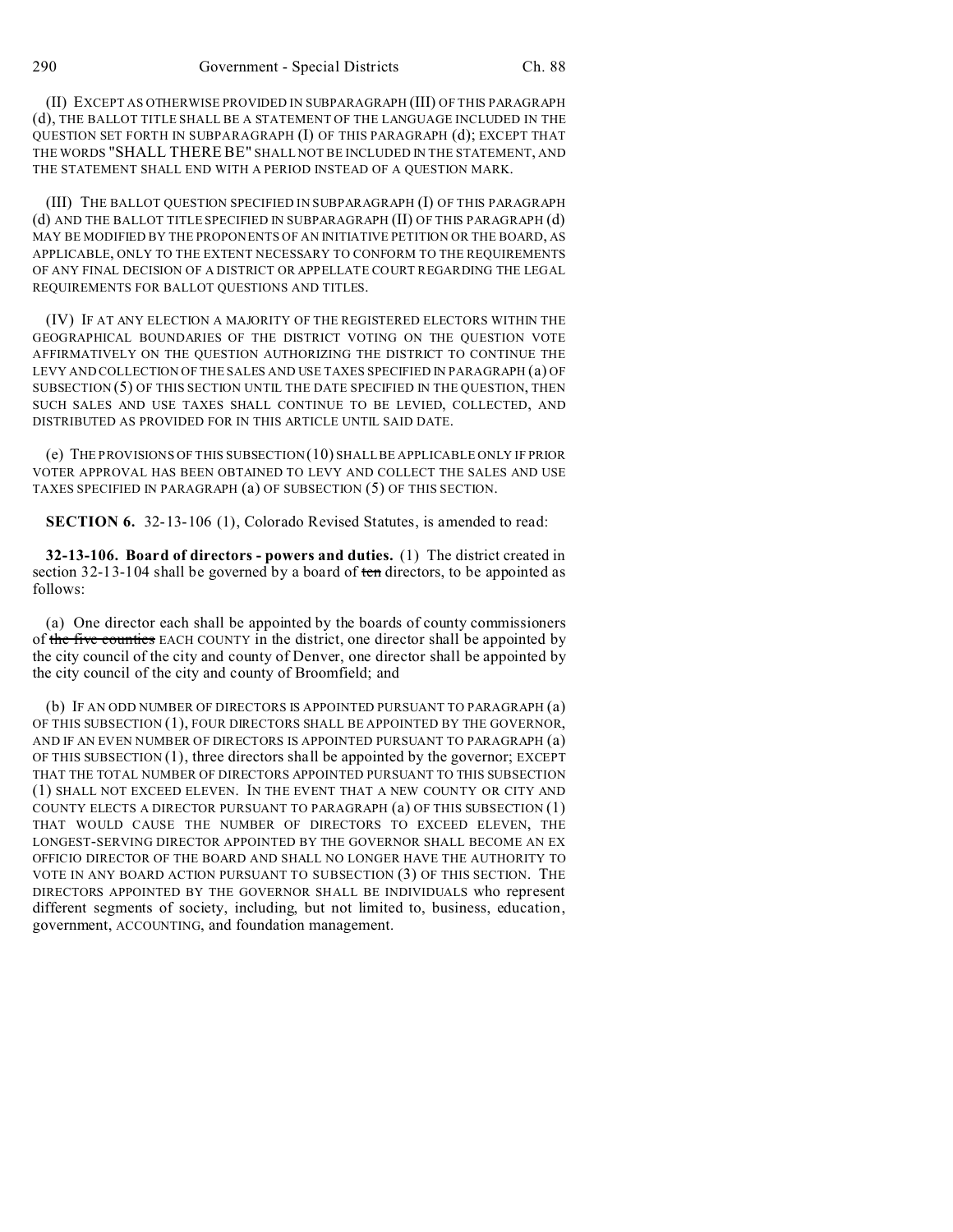(c) A director appointed pursuant to this subsection (1) shall be appointed to serve for a term of three years, but no director shall serve more than two succeeding terms. Any such director may be removed at any time during his or her term by the appointing authority. The board of directors shall be appointed prior to the submission to the registered electors of the district of the question specified in section 32-13-105.

**SECTION 7.** 32-13-106 (2), Colorado Revised Statutes, is amended BY THE ADDITION OF A NEW PARAGRAPH to read:

**32-13-106. Board of directors - powers and duties.** (2) The board shall have the following powers and duties:

(k) TO DETERMINE THE ELIGIBILITY OF ORGANIZATIONS THAT APPLY TO THE DISTRICT FOR THE MONEYS THAT THE BOARD DISTRIBUTES PURSUANT TO SECTION 32-13-107 (3) (b) AND (3) (c). IN DETERMINING SUCH ELIGIBILITY, THE BOARD MAY TAKE INTO CONSIDERATION THE APPLICANT'S FINANCIAL AND ORGANIZATIONAL CAPACITY TO EXPEND TAX DOLLARS TO SERVE THE PUBLIC AND ACHIEVE THE MISSION OF THE ORGANIZATION.

**SECTION 8.** 32-13-107 (3) (a), the introductory portion to 32-13-107 (3) (b),  $32-13-107$  (3) (b) (I), (3) (b) (III), and (3) (b.5), the introductory portions to 32-13-107 (3) (c) and (3) (c) (I), and 32-13-107 (3) (c) (I) (A) and (3) (c) (III), Colorado Revised Statutes, are amended, and the said 32-13-107 (3) (c) (I) is further amended BY THE ADDITION OF A NEW SUB-SUBPARAGRAPH, to read:

**32-13-107. Sales and use tax imposed - collection - administration of tax use.** (3) The proceeds of such sales and use tax collections shall be used by the board to assist scientific and cultural facilities within the district. After deducting costs, not exceeding three-fourths of one percent of the sales and use tax revenues annually collected, which are incurred by the district for the administration of such moneys, distributions by the board to scientific and cultural facilities shall be made as follows:

(a) Upon voter approval of the levy and collection of the sales and use tax specified in section 32-13-105 (1) (a) or 32-13-105 (4) (a) (f) SECTION 32-13-105 (1)  $(a)$ ,  $(4)$   $(a)$   $(I)$ ,  $OR$   $(5)$   $(a)$   $(I)$ , as applicable, the sales and use tax revenues levied and collected by the district shall be distributed annually by the board as follows:

(I) Except as otherwise provided in subparagraph (II) of this paragraph (a),  $m$ NINETY-FIVE percent of said sales and use tax revenues shall be distributed FOR ANNUAL OPERATING EXPENSES as follows:

(A) Thirty-three TWENTY-FIVE percent shall be distributed to the Denver museum of natural history NATURE AND SCIENCE.

(B) Twenty-six TWENTY AND EIGHTY-THREE ONE HUNDREDTHS percent shall be distributed to the Denver art museum.

(C) Twenty-six TWENTY-FOUR AND TWENTY-FOUR ONE HUNDREDTHS percent shall be distributed to the Denver zoological gardens.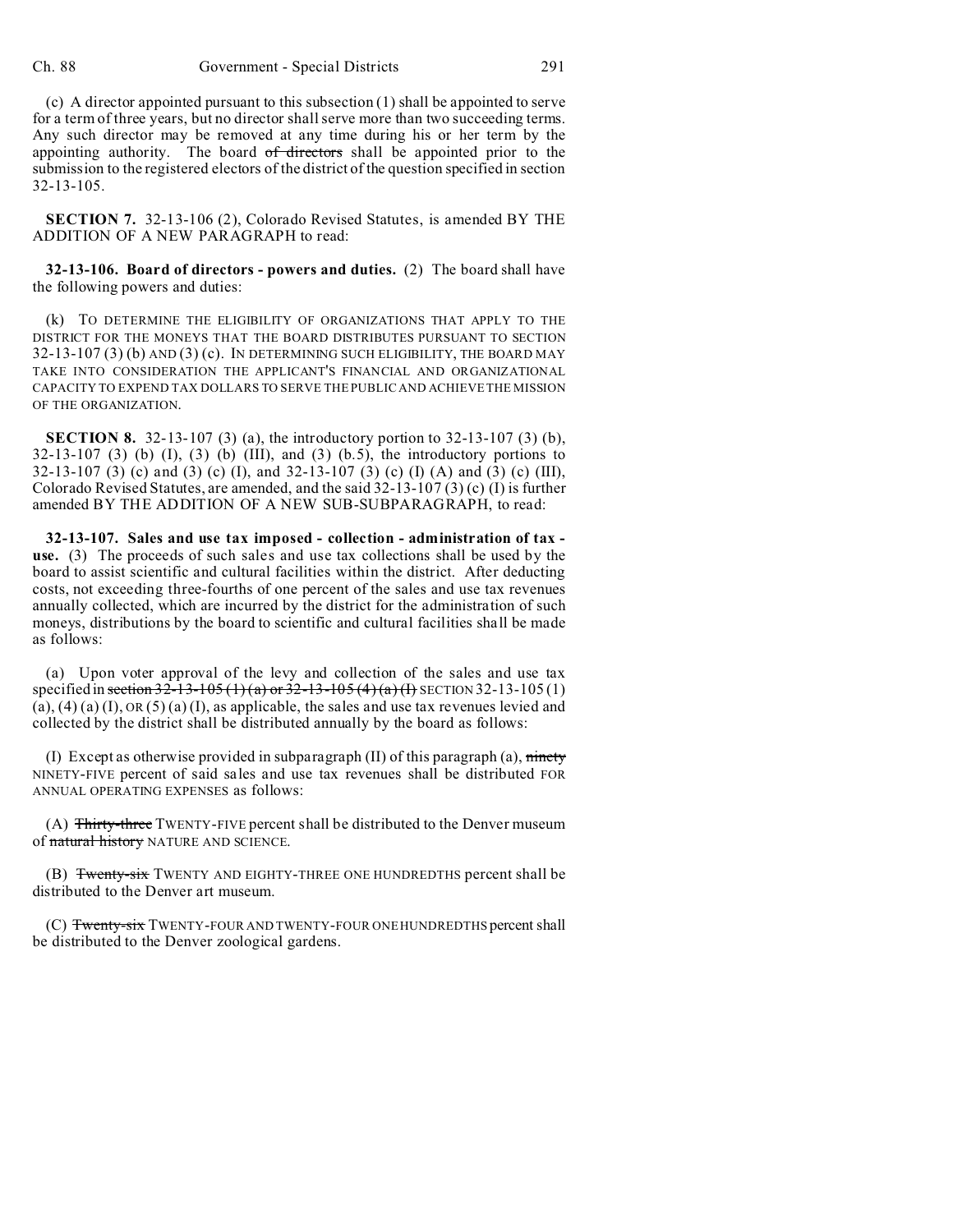(D) Fifteen ELEVEN AND SEVENTY-FIVE ONE HUNDREDTHS percent shall be distributed to the Denver botanical gardens.

(E) EIGHTEEN AND EIGHTEEN ONE HUNDREDTHS PERCENT SHALL BE DISTRIBUTED TO THE DENVER CENTER FOR THE PERFORMING ARTS.

(II) After the first five years said sales and use tax is levied and collected, up to ten FIVE percent of said sales and use tax revenues specified in subparagraph (I) of this paragraph (a) may be distributed by the board to the Denver museum of natural history NATURE AND SCIENCE, the Denver art museum, the Denver zoological gardens, and the Denver botanical gardens, AND THE DENVER CENTER FOR THE PERFORMING ARTS pursuant to a formula adopted by the board. Such formula shall be binding on the board and may only be modified every five years thereafter.

(III)  $(A)$  Up to five percent of said sales and use tax revenues may be distributed by the board to the Denver museum of natural history NATURE AND SCIENCE, the Denver art museum, the Denver zoological gardens, and the Denver botanical gardens, AND THE DENVER CENTER FOR THE PERFORMING ARTS in such amounts as the board may determine appropriate based upon one or more of the following factors: Regional impact, accessibility, quality, need, ENHANCED OR INNOVATIVE PROGRAMS, and collaboration with the Denver museum of natural history NATURE AND SCIENCE, the Denver art museum, the Denver zoological gardens, or the Denver botanical gardens, OR THE DENVER CENTER FOR THE PERFORMING ARTS or with scientific and cultural facilities which THAT qualify to receive moneys pursuant to subparagraph  $(I)$ of paragraph (b) or subparagraph (I) of paragraph (c) of this subsection (3).

(B) Up to five percent of said sales and use tax revenues may be distributed by the board to the Denver museum of natural history, the Denver art museum, the Denver zoological gardens, and the Denver botanical gardens for enhanced or innovative programs, and any distribution made pursuant to this sub-subparagraph (B) shall be based upon the formula set forth in subparagraph (I) of this paragraph (a).

(IV) (Deleted by amendment, L. 94, p. 481, § 2, effective January 1, 1996.)

(V) Any moneys not distributed pursuant to the provisions of subparagraph (III) of this paragraph (a) shall be placed by the board in an interest-bearing account with a federally insured bank or savings and loan association located in the state of Colorado. Such moneys shall remain in such account until the board, in its discretion, determines to distribute such moneys DISTRIBUTED at the same time and in the same manner as other moneys are annually distributed pursuant to the provisions of subparagraph (III) SUBPARAGRAPH (I) of this paragraph (a).

(b) Upon voter approval of the levy and collection of the sales and use tax specified in section 32-13-105 (1) (b) or 32-13-105 (4) (a) (II) SECTION 32-13-105  $(1)(b)$ ,  $(4)(a)$   $(II)$ ,  $OR(5)(a)$   $(II)$ , as applicable, the sales and use tax revenues levied and collected by the district shall be distributed annually by the board FOR ANNUAL OPERATING EXPENSES as follows:

(I) Ninety NINETY-FIVE percent of said sales and use tax revenues shall be distributed to scientific and cultural facilities within the district which THAT are not receiving moneys pursuant to paragraph (a) of this subsection  $(3)$  and which THAT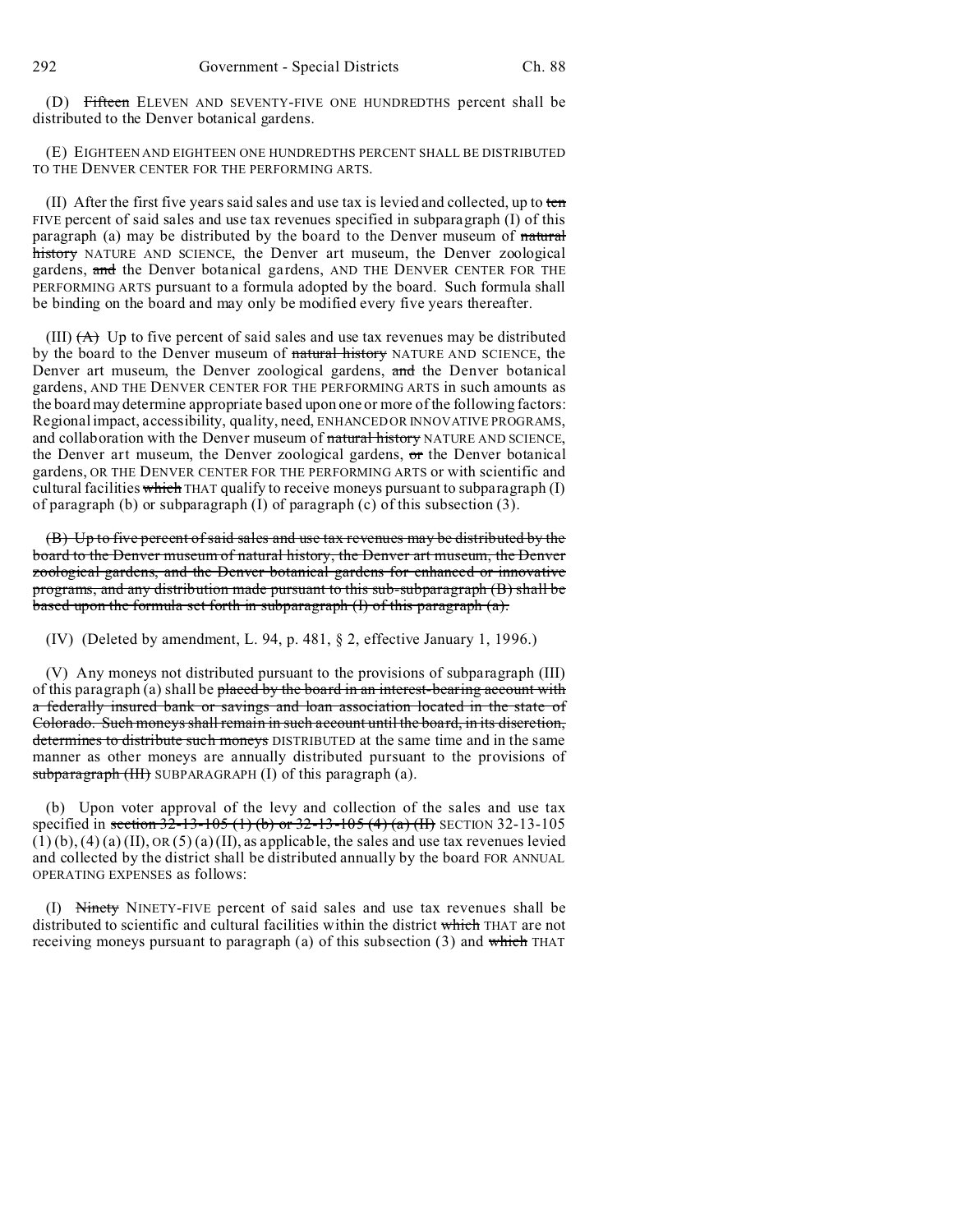meet the following criteria:

(A) Any such facility shall be a nonprofit organization which THAT HAS A DETERMINATION LETTER IN EFFECT FROM THE INTERNAL REVENUE SERVICE CONFIRMING THAT THE ORGANIZATION meets the requirements of section  $\frac{501}{(c)}$ SECTION 501 (c) (3) of the federal "Internal Revenue Code of 1986", as amended, whose primary purpose is to provide for the enlightenment and entertainment of the public through the production, presentation, exhibition, advancement, or preservation of art, music, theater, dance, zoology, botany, or natural history or shall be an agency of local government which THAT has such primary purpose.

(B) Any such facility shall have its principal office within the district, shall conduct the majority of its activities within the state of Colorado, and shall principally benefit the residents of the district.

(C) Any FOR ANY FACILITY THAT APPLIES TO RECEIVE DISTRICT MONEYS PRIOR TO JULY 1, 2006, such facility shall have had an annual operating income of more than seven hundred thousand dollars for the previous year AS ADJUSTED FOR THE ANNUAL CHANGE IN THE CONSUMER PRICE INDEX AS SPECIFIED IN THIS SUB-SUBPARAGRAPH (C). FOR ANY FACILITY THAT APPLIES TO RECEIVE DISTRICT MONEYS ON OR AFTER JULY 1, 2006, SUCH FACILITY SHALL HAVE HAD AN ANNUAL OPERATING INCOME OF MORE THAN ONE MILLION TWO HUNDRED FIFTY THOUSAND DOLLARS FOR THE PREVIOUS YEAR AS ADJUSTED FOR THE ANNUAL CHANGE IN THE CONSUMER PRICE INDEX AS SPECIFIED IN THIS SUB-SUBPARAGRAPH (C); EXCEPT THAT ANY FACILITY THAT QUALIFIED TO RECEIVED A DISTRIBUTION PURSUANT TO THIS PARAGRAPH (b) ON OR BEFORE JUNE 30, 2006, SHALL BE SUBJECT TO THE ONE MILLION TWO HUNDRED FIFTY THOUSAND DOLLAR THRESHOLD AS ADJUSTED FOR THE ANNUAL CHANGE IN THE CONSUMER PRICE INDEX AS SPECIFIED IN THIS SUB-SUBPARAGRAPH (C), AS OF JULY 1, 2009. For distributions made pursuant to this paragraph (b) in 1996 and in each year thereafter, the board shall annually adjust the amount specified in this sub-subparagraph (C), AS APPLICABLE, in accordance with the annual percentage change in the consumer price index for the previous year for the Denver-Boulder DENVER-BOULDER-GREELEY consolidated metropolitan statistical area for all urban consumers, all goods, as published by the United States department of labor, bureau of labor statistics.

(D) Any FOR ANY FACILITY THAT APPLIES TO RECEIVE DISTRICT MONEYS PRIOR TO JULY 1, 2006, such facility shall have been in existence, and operating, AND PROVIDING SERVICE TO THE PUBLIC for at least two years prior to such distribution. FOR ANY FACILITY THAT APPLIES TO RECEIVE DISTRICT MONEYS FOR THE FIRST TIME ON OR AFTER JULY 1, 2006, SUCH FACILITY SHALL HAVE BEEN IN EXISTENCE, OPERATING, AND PROVIDING SERVICE TO THE PUBLIC FOR AT LEAST FIVE YEARS PRIOR TO THE DISTRIBUTION. FOR ANY FACILITY THAT APPLIES TO RECEIVE DISTRICT MONEYS ON OR AFTER JULY 1, 2006, THAT HAS HAD A RECOMMENCEMENT AFTER BANKRUPTCY OR NONCONSENSUAL REORGANIZATION, SUCH FACILITY SHALL HAVE BEEN OPERATING AND PROVIDING SERVICE TO THE PUBLIC FOR AT LEAST FIVE YEARS FROM THE ORIGINAL DATE OF RECOMMENCEMENT. For purposes of this sub-subparagraph  $(D)$ , "operating" means engaged in some form of activity which THAT is in furtherance of the advancement and preservation of art, music, theater, dance, zoology, botany, or natural history, including but not limited to activities relating to production, exhibition, and presentation.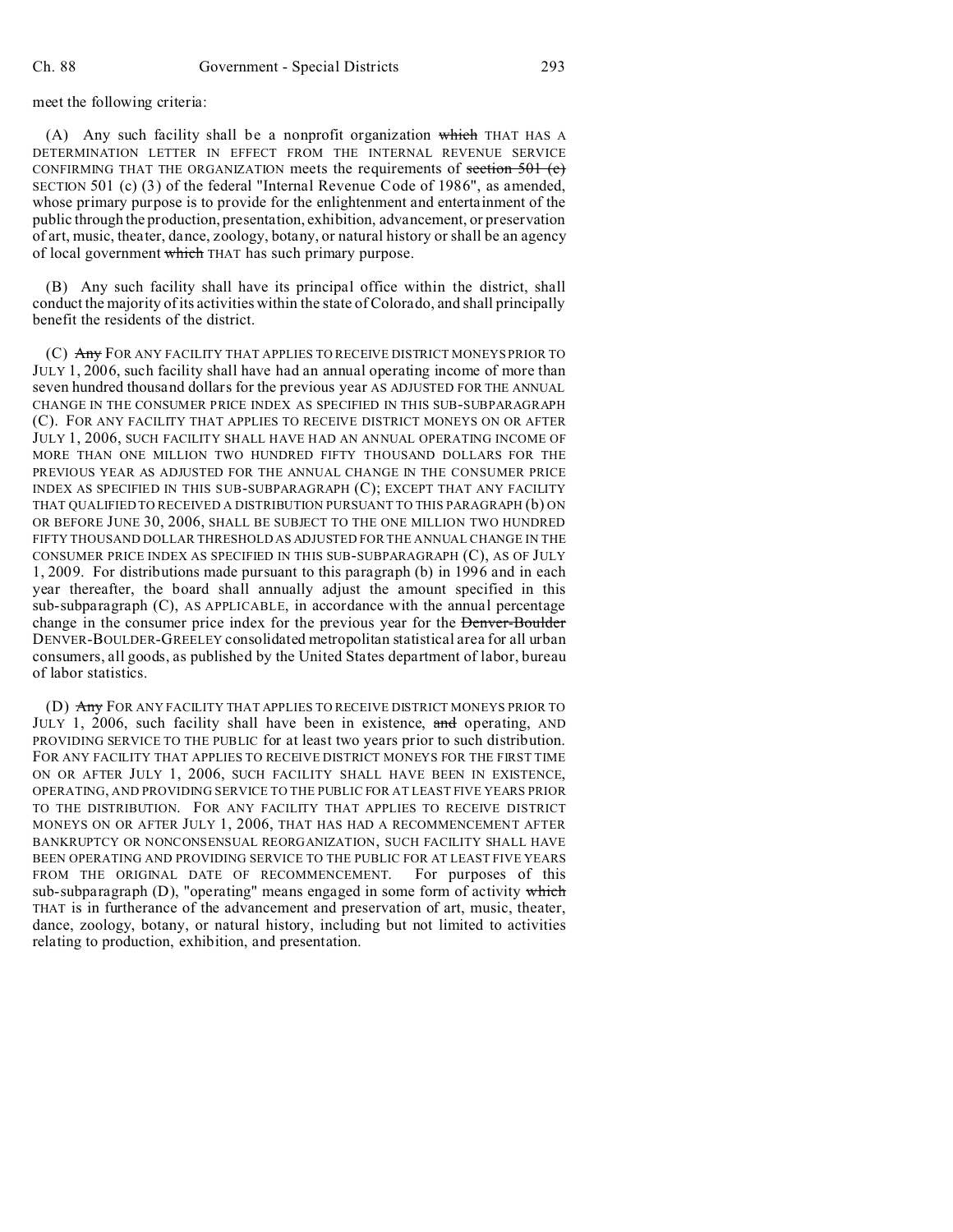(III)  $(A)$  Up to five percent of said sales and use tax revenues may be distributed by the board to the scientific and cultural facilities which THAT qualify to receive moneys pursuant to the provisions of subparagraph (I) of this paragraph (b) in such amounts as the board determines appropriate based upon one or more of the following factors: Regional impact, accessibility, quality, need, ENHANCED OR INNOVATIVE PROGRAMS, and collaboration with the Denver museum of natural history NATURE AND SCIENCE, the Denver art museum, the Denver zoological gardens,  $\sigma$ r the Denver botanical gardens, OR THE DENVER CENTER FOR THE PERFORMING ARTS or with scientific and cultural facilities which THAT qualify to receive moneys pursuant to subparagraph  $(I)$  of THIS paragraph  $(b)$  or subparagraph  $(I)$  of paragraph  $(c)$  of this subsection (3).

(B) Up to five percent of said sales and use tax revenues may be distributed by the board to the scientific and cultural facilities which qualify to receive moneys pursuant to the provisions of subparagraph (I) of this paragraph (b) for enhanced or innovative programs, and any distribution made pursuant to this sub-subparagraph (B) shall be based upon the formula specified in subparagraph (II) of this paragraph (b).

 $(b.5)$  (I) PRIOR TO JULY 1, 2006, notwithstanding any law to the contrary no OTHER PROVISION, A scientific and cultural facility which THAT qualifies to receive moneys pursuant to the provisions of subparagraph  $(I)$  of paragraph  $(b)$  of this subsection  $(3)$ shall NOT receive in any given year more than thirty-three percent of the total amount of sales and use tax revenues distributed pursuant to paragraph (b) of this subsection (3) in such year. If the amount of moneys received by any scientific and cultural facility in any given year exceeds the allowable amount, the scientific and cultural facility shall refund to the district the amount of moneys in excess of the allowable amount.

(II) ON AND AFTER JULY 1, 2006, NOTWITHSTANDING ANY OTHER PROVISION, A SCIENTIFIC AND CULTURAL FACILITY THAT QUALIFIES TO RECEIVE MONEYS PURSUANT TO THE PROVISIONS OF SUBPARAGRAPH  $(I)$  OF PARAGRAPH $(b)$  OF THIS SUBSECTION  $(3)$ FOR THE FIRST TIME PRIOR TO JULY 1, 2006, SHALL NOT RECEIVE IN ANY GIVEN YEAR MORE THAN TWENTY-FIVE PERCENT OF THE TOTAL AMOUNT OF SALES AND USE TAX REVENUES DISTRIBUTED PURSUANT TO PARAGRAPH (b) OF THIS SUBSECTION (3) IN SUCH YEAR. IF THE AMOUNT OF MONEYS RECEIVED BY ANY SCIENTIFIC AND CULTURAL FACILITY IN ANY GIVEN YEAR EXCEEDS THE ALLOWABLE AMOUNT, THE SCIENTIFIC AND CULTURAL FACILITY SHALL REFUND TO THE DISTRICT THE AMOUNT OF MONEYS IN EXCESS OF THE ALLOWABLE AMOUNT.

(III) ON AND AFTER JULY 1, 2006, NOTWITHSTANDING ANY OTHER PROVISION, A SCIENTIFIC AND CULTURAL FACILITY THAT QUALIFIES TO RECEIVE MONEYS PURSUANT TO THE PROVISIONS OF SUBPARAGRAPH  $(I)$  OF PARAGRAPH  $(b)$  OF THIS SUBSECTION  $(3)$ FOR THE FIRST TIME ON OR AFTER JULY 1, 2006, SHALL NOT RECEIVE MORE THAN FIFTEEN PERCENT OF THE TOTAL AMOUNT OF SALES AND USE TAX REVENUES DISTRIBUTED PURSUANT TO PARAGRAPH (b) OF THIS SUBSECTION (3) IN THE FIRST YEAR OF DISTRIBUTION, TWENTY PERCENT OF SUCH TOTAL AMOUNT IN THE SECOND YEAR OF DISTRIBUTION, AND TWENTY-FIVE PERCENT OF SUCH TOTAL AMOUNT IN THE THIRD AND ANY SUBSEQUENT YEAR OF DISTRIBUTION. IF THE AMOUNT OF MONEYS RECEIVED BY ANY SCIENTIFIC AND CULTURAL FACILITY IN ANY GIVEN YEAR EXCEEDS THE ALLOWABLE AMOUNT, THE SCIENTIFIC AND CULTURAL FACILITY SHALL REFUND TO THE DISTRICT THE AMOUNT OF MONEYS IN EXCESS OF THE ALLOWABLE AMOUNT.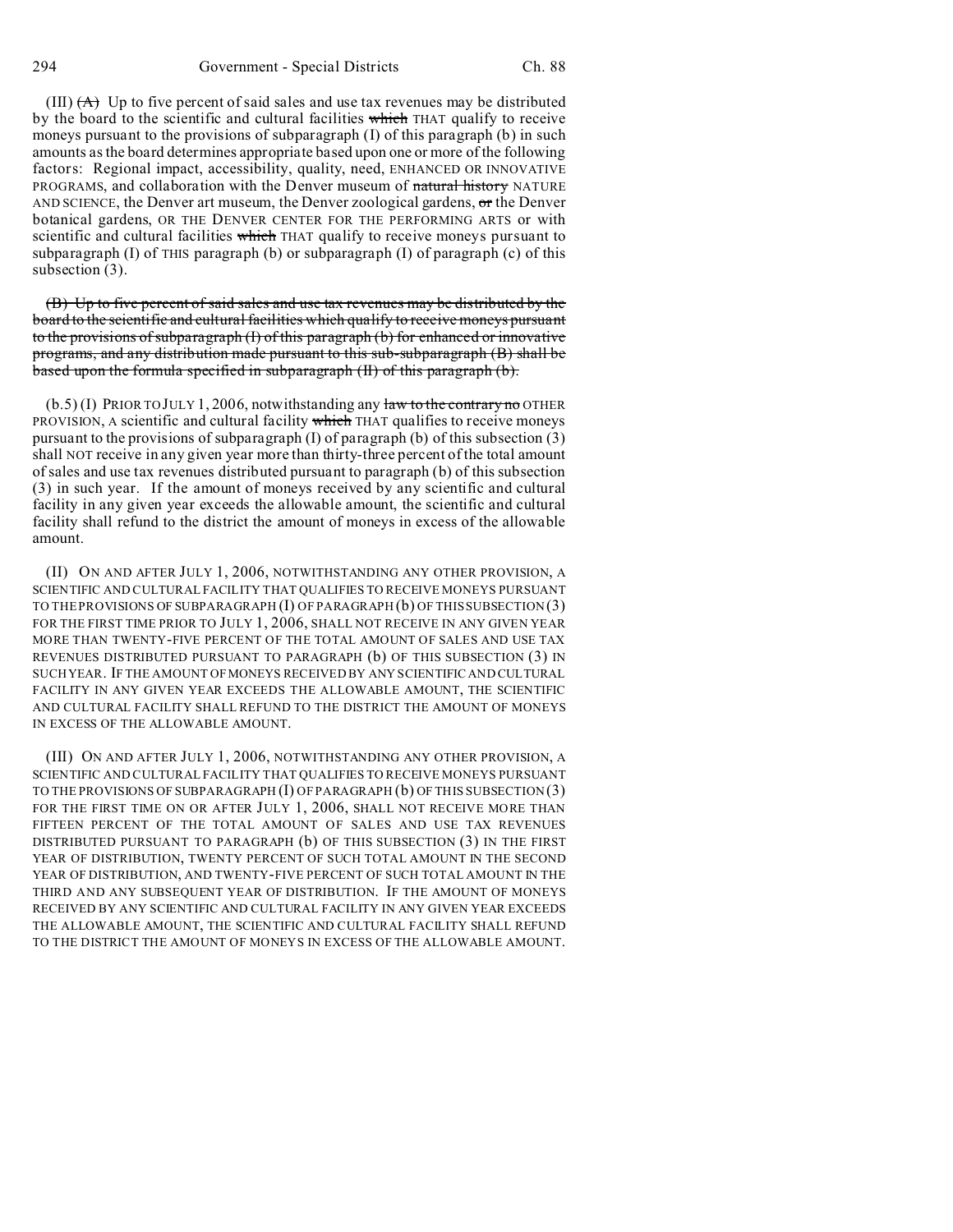(c) Upon voter approval of the levy and collection of the sales and use tax specified in section 32-13-105 (1) (c) or 32-13-105 (4) (a) (III) SECTION 32-13-105 (1)(c),(4) (a) (III), OR (5) (a) (III), as applicable, the sales and use tax revenues levied and collected by the district shall be distributed annually by the board FOR ANNUAL OPERATING EXPENSES as follows:

(I) Ninety NINETY-FIVE percent of said sales and use tax revenues collected in each county comprising the district pursuant to the provisions of section 32-13-105  $(1)$  (e), shall be distributed by the board to scientific and cultural facilities within such county pursuant to the provisions of the plan submitted by each county cultural council as specified in subparagraph (II) of this paragraph (c). Said moneys shall be distributed to scientific and cultural facilities within the district which are not receiving moneys pursuant to paragraph (a) of this subsection (3) and which meet the following criteria:

(A) Any such facility shall be a nonprofit organization which THAT HAS A DETERMINATION LETTER IN EFFECT FROM THE INTERNAL REVENUE SERVICE CONFIRMING THAT THE ORGANIZATION meets the requirements of section  $501$  (c) SECTION 501 (c) (3) of the federal "Internal Revenue Code of 1986", as amended, whose primary purpose is to provide for the enlightenment and entertainment of the public through the production, presentation, exhibition, advancement, or preservation of art, music, theater, dance, zoology, botany, or natural history or shall be an agency of local government which THAT has such primary purpose.

(C) ANY SUCH FACILITY THAT APPLIES TO RECEIVE DISTRICT MONEYS FOR THE FIRST TIME ON OR AFTER JULY 1, 2006, SHALL HAVE BEEN IN EXISTENCE, OPERATING, AND PROVIDING SERVICE TO THE PUBLIC FOR AT LEAST THREE YEARS PRIOR TO SUCH DISTRIBUTION. FOR ANY FACILITY THAT APPLIES TO RECEIVE DISTRICT MONEYS ON OR AFTER JULY 1, 2006, THAT HAS HAD A RECOMMENCEMENT AFTER BANKRUPTCY OR NONCONSENSUAL REORGANIZATION, SUCH FACILITY SHALL BE OPERATING AND PROVIDING SERVICE TO THE PUBLIC FOR AT LEAST THREE YEARS FROM THE ORIGINAL DATE OF RECOMMENCEMENT. FOR PURPOSES OF THIS SUB-SUBPARAGRAPH (C), "OPERATING" MEANS ENGAGED IN SOME FORM OF ACTIVITY THAT IS IN FURTHERANCE OF THE ADVANCEMENT AND PRESERVATION OF ART, MUSIC, THEATER, DANCE, ZOOLOGY, BOTANY, OR NATURAL HISTORY, INCLUDING BUT NOT LIMITED TO ACTIVITIES RELATING TO PRODUCTION, EXHIBITION, AND PRESENTATION.

(III) Up to ten FIVE percent of said sales and use tax revenues collected in each county comprising the district pursuant to the provisions of section  $32-13-105$  (1) (c) may be distributed by the board to the scientific and cultural facilities which THAT qualify to receive moneys pursuant to subparagraph (I) of this paragraph (c) as the board may determine appropriate based upon one or more of the following factors: Accessibility, quality, need, enhanced or innovative programs, and collaboration with the Denver museum of natural history NATURE AND SCIENCE, the Denver art museum, the Denver zoological gardens,  $\sigma$ r the Denver botanical gardens, OR THE DENVER CENTER FOR THE PERFORMING ARTS or with scientific and cultural facilities which THAT qualify to receive moneys pursuant to subparagraph (I) of paragraph (b) OF THIS SUBSECTION (3) or subparagraph (I) of THIS paragraph (c).  $of this subsection (3)$ . Any distribution made pursuant to this subparagraph (III) shall be based upon the provisions of the plan submitted by each county cultural council as required by subparagraph (II) of this paragraph (c).